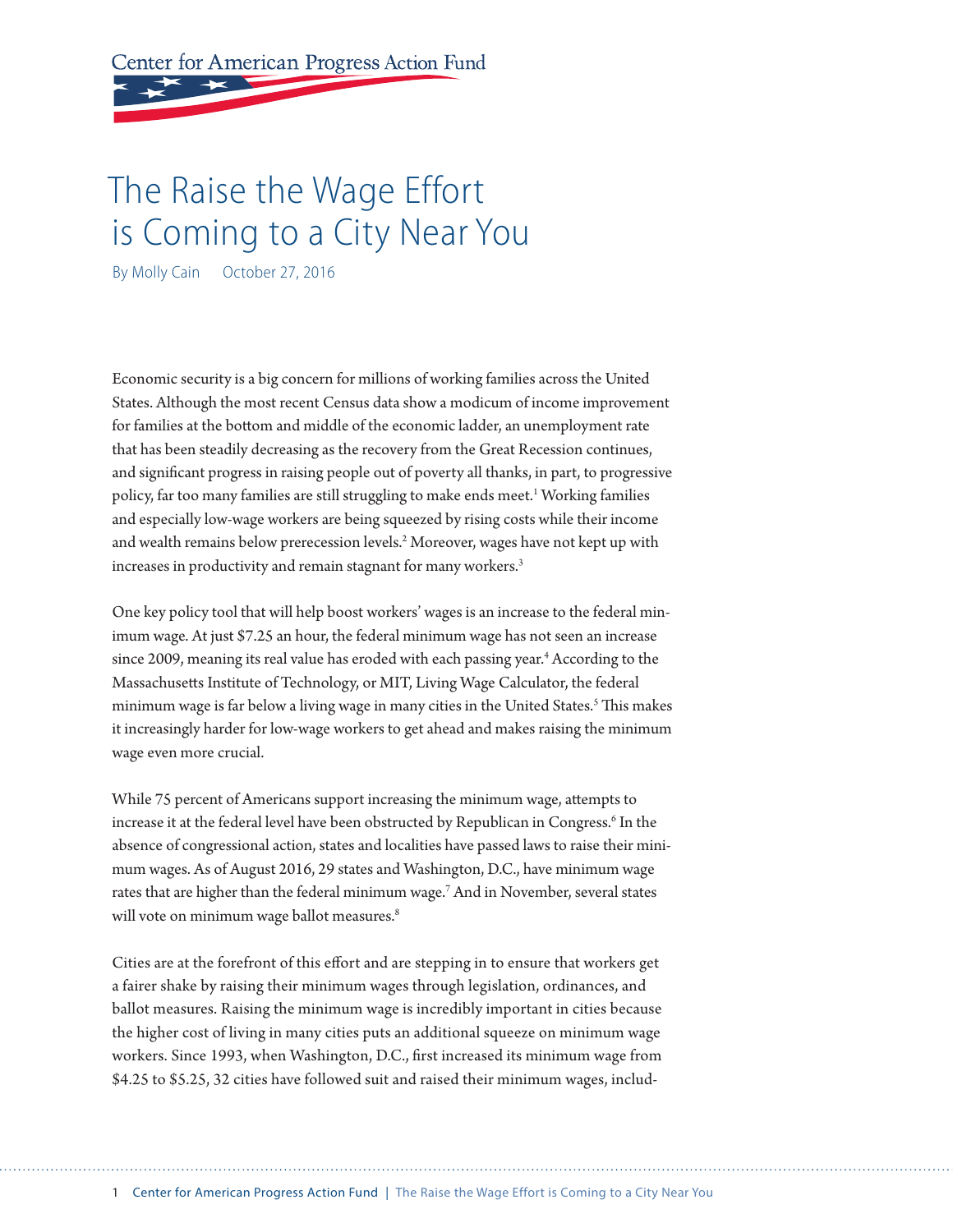ing Seattle, San Francisco, Chicago, and Los Angeles.9 Moreover, the fight to raise the minimum wage has gained momentum. In 2014, 12 cities passed legislation to raise their minimum wage, followed by 16 cities passing minimum wage increases in 2015.10 Currently, there are proposals to raise the minimum wage in Olympia, Washington; Davis, California; Sacramento, California; Washington, D.C.; Pasadena, California; and Palo Alto, California.11 Additionally, there are ballot measures to raise the minimum wage in Washington, D.C., and Flagstaff, Arizona, in 2016, and in Cleveland, Ohio, in May 2017.12

As the trend of minimum wage increases in cities spreads, there is continued debate over whether or not increasing the minimum wage hurts a city's economy, specifically whether or not increasing a city's minimum wage increases its unemployment rate. Many congressional Republicans, and other opponents of the minimum wage claim that increasing the minimum wage kills jobs, a narrative that has spanned several decades. In 1980, then-Gov. Ronald Reagan (R-CA) declared, "The minimum wage has caused more misery and unemployment than anything since the Great Depression."13 And in present day, Sen. Ted Cruz (R-TX) continues to parrot the same story, claiming that "every time we raise the minimum wage, predictably what happens is a significant number of people lose their jobs."14 As this brief will detail, the evidence appears to show that these conservative talking points do not stand up to reality. In fact, academic evidence finds that the minimum wage has no discernible effect on employment. Furthermore, in 74 percent of cities that have raised their minimum wage, unemployment did not increase in the year following the wage hike.<sup>15</sup>

This brief builds on previous CAP Action analysis on the employment effects of the minimum wage in cities and examines the impact of the minimum wage on the economy, wages, and employment. This evaluation incorporates academic analysis of the minimum wage's employment effects as well as an independent analysis on the employment level in cities. Although the independent analysis does not have the controls to imply causality, it clearly shows that unemployment is not increasing in a majority of cities that have raised the minimum wage.

# Impact on economy and wages

Americans are working harder than ever, but their incomes are stagnating as costs are rising. Although the U.S. economy has greatly improved since the Great Recession and recent Census data shows some income growth last year—the nation added about 15 million jobs since February 2010—income still remains below pre-recession levels.<sup>16</sup> Part of this wage stagnation is due to workers being decreasingly compensated for their productivity growth: Hourly inflation-adjusted compensation for workers grew only 8.7 percent between 1973 and 2014, compared to 72.2 percent growth in productivity.<sup>17</sup>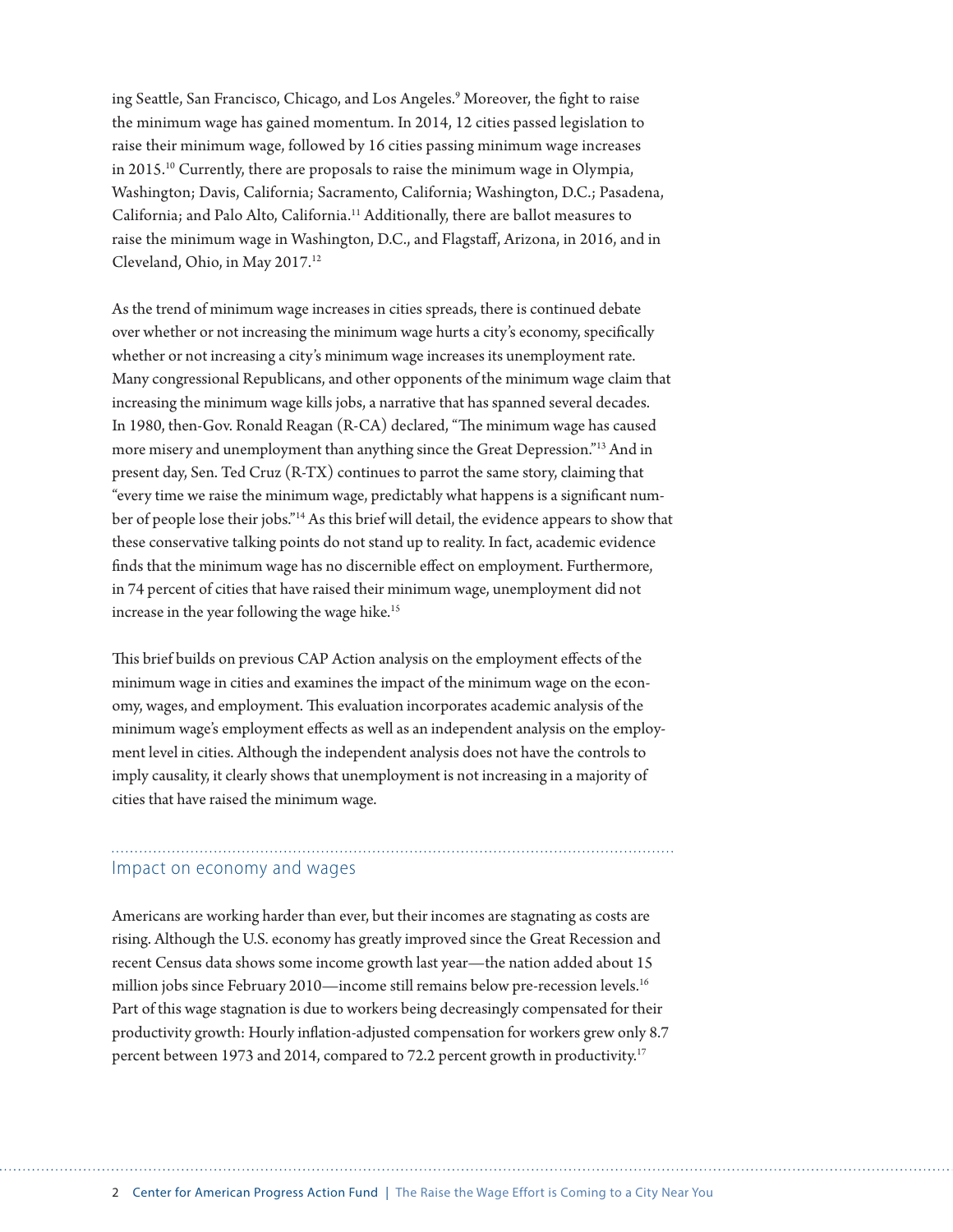Additionally, the erosion of the real value of the federal minimum wage also hurts earnings. The federal minimum wage was last increased in 2009 to \$7.25.<sup>18</sup> It has not kept up with inflation and is worth less today than in the 1960s, all while costs for the average working family—such as child care, rent, and higher education—have skyrocketed.19 The current minimum wage is a poverty wage: In fact, a family with one child and a single parent working full-year, full-time for the federal minimum wage would be below the poverty line for a family of two in 2016.<sup>20</sup> The declining value of the minimum wage hurts low-income workers, contributing to the fact that earnings for low-income workers have grown much more slowly than wages for those at the top. In fact, inflation-adjusted incomes for the top 1 percent increased by 275 percent from 1979 to 2007, while the bottom 20 percent of households only experienced an 18 percent growth in their real income over the same time period.<sup>21</sup>



Increasing the minimum wage would help raise wages, especially for low-income workers. According to the Economic Policy Institute, 35 million workers would earn a raise if the minimum wage was increased to  $$12$  by  $2020.^{22}$  Raising the minimum wage also helps to turn the tide of growing income inequality. A 2010 study tied the rise in income inequality for low-wage workers over the last few decades to the declining value of the minimum wage, confirming results found in previous studies.<sup>23</sup> Additionally, raising the minimum wage helps to reduce the economic squeeze faced by individuals at the bottom of the income ladder. Such economic relief would thereby reduce poverty. In fact, several economists attribute the income improvement for workers at the bottom and middle of the economic ladder in the recent Census data in part to cities and states increasing their minimum wages. $^{24}$  Furthermore, a consensus of economists agree that raising the minimum wage reduces poverty.<sup>25</sup> Specifically, a 2013 study found that the share of people living in poverty drops 2.4 percent for every 10 percent increase in the minimum wage.26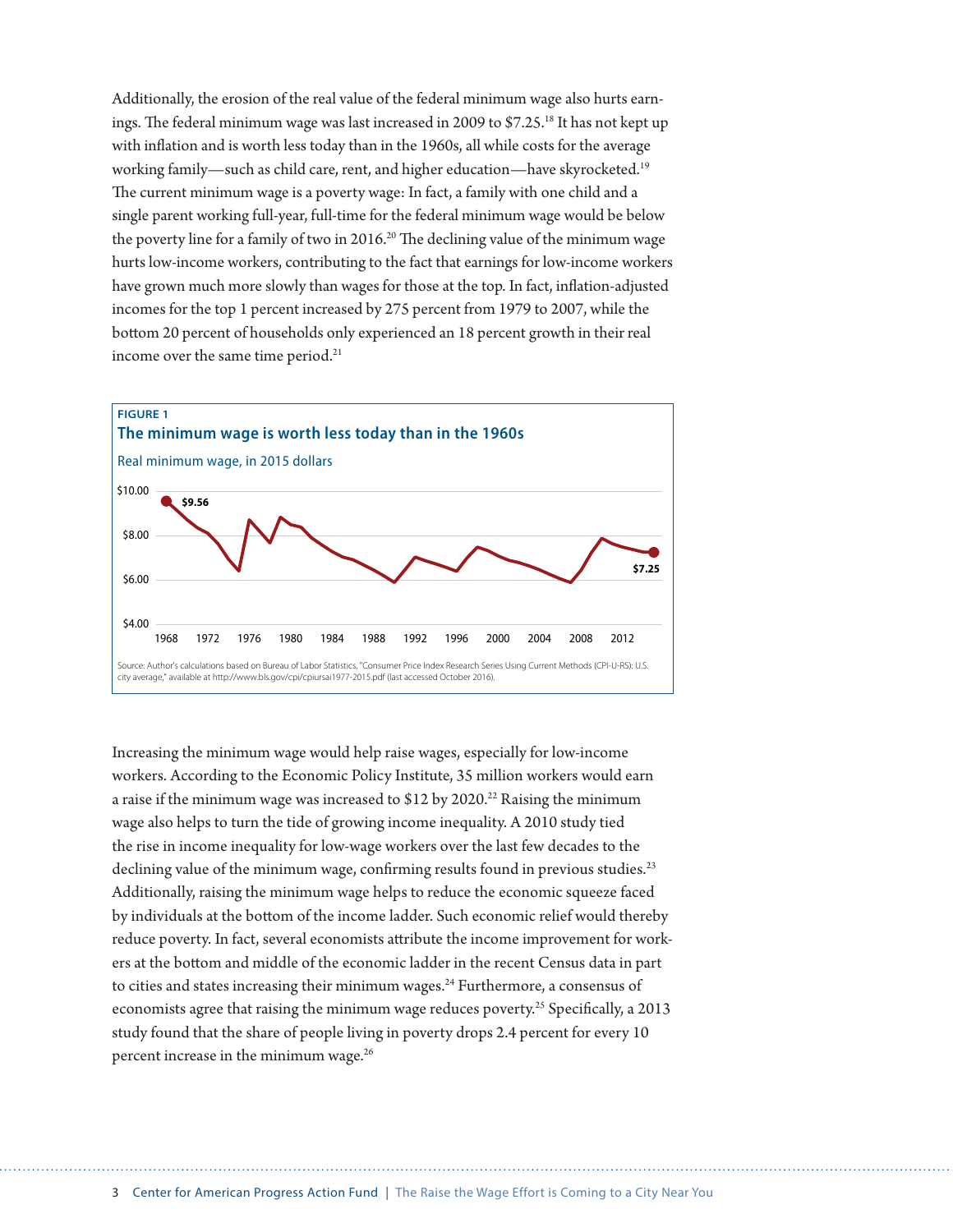Raising the minimum wage is not only good for low-wage workers, it is good for the overall economy. Giving workers a raise gives them more money to put directly back into the economy by purchasing needed goods and services and thereby helping to grow the economy grow.27 In fact, a 2011 study by the Chicago Federal Reserve Bank found that every \$1 increase per hour for a minimum wage worker results in \$2,800 in new consumer spending by her household over the next year on average.<sup>28</sup>

# Impact on employment levels

Although workers and the economy would both benefit from an increased minimum wage, congressional Republicans routinely obstruct legislation that would raise the minimum wage. At the center of the debate over whether or not to raise the minimum wage is the question of its effect on employment levels. Conservatives argue that raising the minimum wage kills jobs. Congressional Republicans constantly use this argument to obstruct legislation to raise the federal minimum wage. When asked about raising the minimum wage, House Speaker Paul Ryan (R-WI) said, "When you raise the minimum wage, you'll lose over a million jobs."29 Senate Majority Leader Mitch McConnell (R-KY) has also touted the 1 million jobs lost figure to explain his opposition to raising the minimum wage, and when asked about minimum wage proposals, McConnell dismissed them saying: "We're not going to be debating all these gosh darn proposals."30

However, according to academic evidence, raising the minimum wage does not appear to cause massive job loss, like conservatives warn. For example, Paul Wolfson and Dale Belman, a statistical research associate at the Tuck School of Business at Dartmouth University and a professor of Michigan State University, respectively, conducted a meta-analysis of over 60 analyses on the effect of the minimum wage on employment. After controlling for publication bias, they found that increasing the minimum wage has no discernible effect on employment.31 John Schmitt, of the Center for Economic and Policy Research, also analyzed a range of minimum wage studies from 2000 to 2013 and found that there is little to no employment response to increases in the minimum wage.32 Studies show the minimum wage does not appear to hurt jobs in part because it reduces worker turnover and leads to improvements in organizational efficiency.<sup>33</sup>

# CAP Action analysis

This brief examines academic research and conducts independent analysis to evaluate conservatives' claim that minimum wage increases kill jobs by looking at unemployment rates in cities that have raised their minimum wage. This brief is a follow-up to previous CAP Action analysis on what occurred to employment levels after minimum wage increases took effect. Both analyses look at the seasonally adjusted quarterly unemployment level in cities that have raised the minimum wage. To observe an employment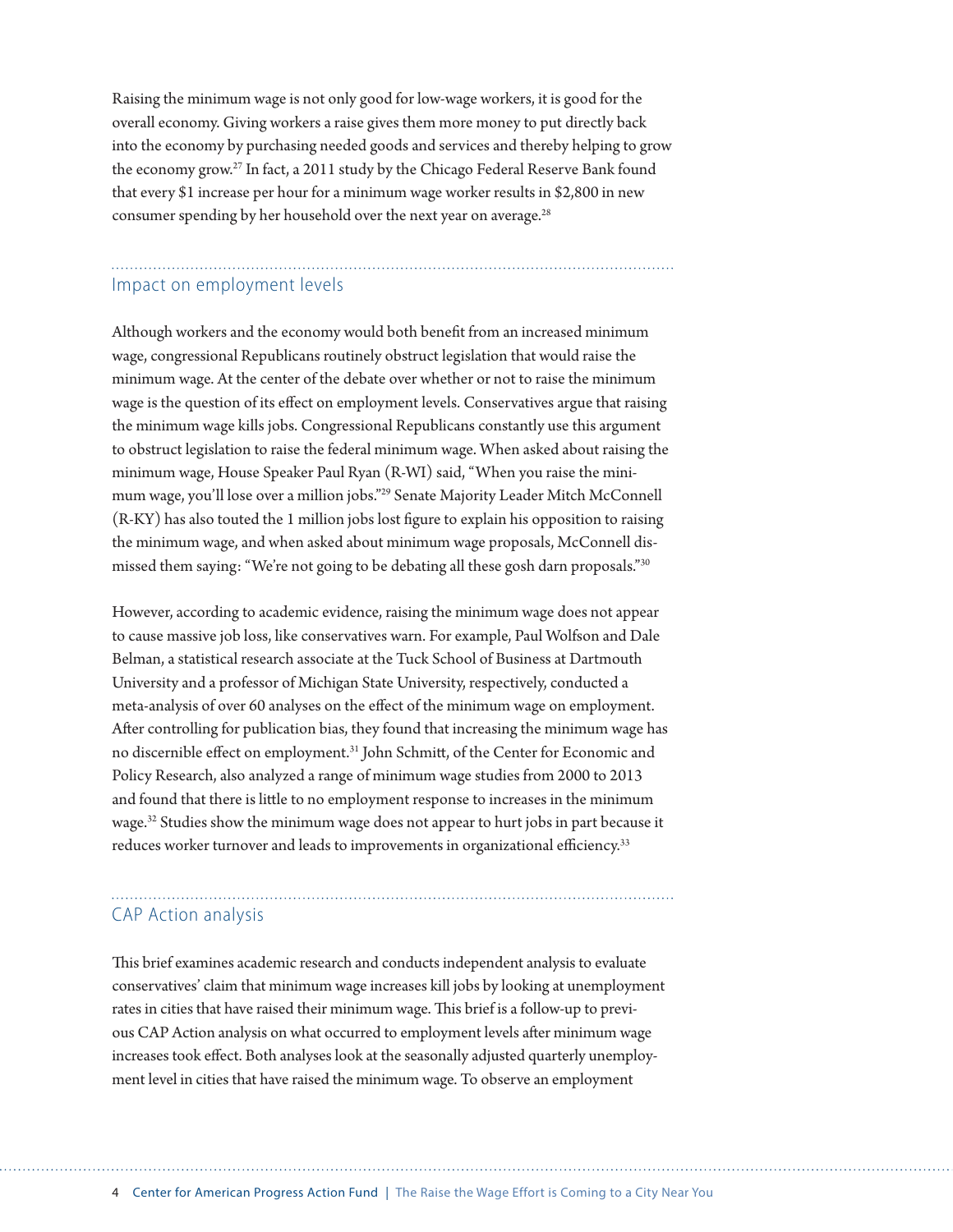effect, CAP Action compares the unemployment rate during the quarter of the minimum wage increase to the unemployment rate in that city four quarters—a full year—after the increase to see if unemployment increases in the year after a minimum wage increase is implemented. The author analyzes every city-level minimum wage increase since 1993, the year when the first minimum wage increase was enacted in Washington, D.C.

The previous CAP Action analysis examined 25 minimum wage increases in five cities. It found that in 64 percent of the local minimum wage increases from 1993 to 2013, the local unemployment rate did not increase one year after the wage hike.<sup>34</sup> This issue brief updates that analysis, looking at the employment effect of minimum wage increases in 13 cities, specifically Albuquerque, Las Cruces, and Santa Fe, New Mexico; Berkeley, Oakland, Richmond, San Diego, San Francisco, San Jose, and Sunnyvale, California; SeaTac and Seattle, Washington; and Washington, D.C. Since more time has elapsed to observe unemployment rates in additional cities, the author was able to observe 43 minimum wage increases from 1993 to the second quarter of 2015.

Like the previous CAP Action analysis, the results of this analysis showed that increasing the minimum wage did not result in major job loss in these cities. From 1993 to the second quarter of 2015, cities raised their minimum wage 43 times. Of those 43 instances, the unemployment rate did not increase in the corresponding city a year after the wage hike in 32 cases, that is to say, in 74.4 percent of cases. And of the 11 cases where the unemployment rate rose after the minimum wage increase, six of those job losses took place in the midst of Great Recession when the unemployment rate rose across the entire United States.

#### **TABLE 1**

### **These cities raised the minimum wage without an increase in unemployment 74 percent of the time**

| City            | Year | <b>Unemployment rate</b><br>during the quarter of<br>minimum-wage change | Unemployment rate one<br>year after minimum-<br>wage increase | Did unemployment<br>increase? |
|-----------------|------|--------------------------------------------------------------------------|---------------------------------------------------------------|-------------------------------|
| Albuquerque, NM | 2007 | 3.7                                                                      | 3.9                                                           | Yes                           |
| Albuquerque, NM | 2008 | 3.9                                                                      | 7.1                                                           | Yes                           |
| Albuquerque, NM | 2009 | 7.1                                                                      | 7.8                                                           | Yes                           |
| Albuquerque, NM | 2013 | 6.9                                                                      | 6.8                                                           | <b>No</b>                     |
| Albuquerque, NM | 2014 | 6.8                                                                      | 6.3                                                           | <b>No</b>                     |
| Albuquerque, NM | 2015 | 6.3                                                                      | 5.7                                                           | <b>No</b>                     |
| Berkeley, CA    | 2014 | 4.8                                                                      | 4.1                                                           | <b>No</b>                     |
| Las Cruces, NM  | 2015 | 7.4                                                                      | 6.9                                                           | <b>No</b>                     |
| Oakland, CA     | 2015 | 4.5                                                                      | 3.7                                                           | <b>No</b>                     |

From 1993 to the second quarter of 2015, these cities raised the minimum wage 43 times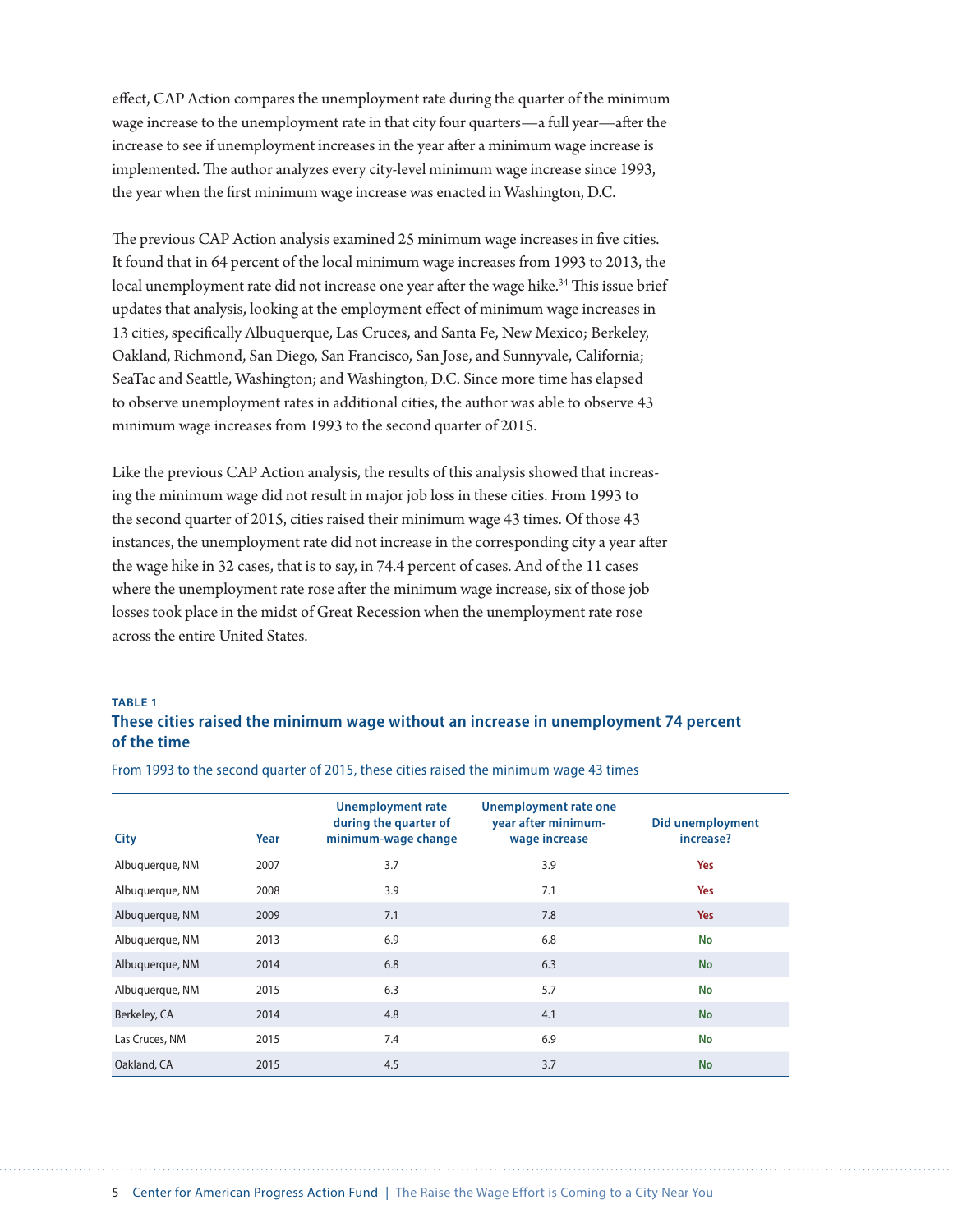|                   |      | <b>Unemployment rate</b><br>during the quarter of | <b>Unemployment rate one</b><br>year after minimum- | Did unemployment |
|-------------------|------|---------------------------------------------------|-----------------------------------------------------|------------------|
| <b>City</b>       | Year | minimum-wage change                               | wage increase                                       | increase?        |
| Richmond, CA      | 2015 | 4.5                                               | 3.7                                                 | No               |
| San Diego, CA     | 2015 | 5.5                                               | 4.6                                                 | <b>No</b>        |
| San Francisco, CA | 2004 | 5.6                                               | 4.8                                                 | No               |
| San Francisco, CA | 2005 | 5.0                                               | 4.3                                                 | <b>No</b>        |
| San Francisco, CA | 2006 | 4.3                                               | 4.2                                                 | <b>No</b>        |
| San Francisco, CA | 2007 | 4.2                                               | 4.7                                                 | Yes              |
| San Francisco, CA | 2008 | 4.7                                               | 8.3                                                 | Yes              |
| San Francisco, CA | 2009 | 8.3                                               | 10.0                                                | Yes              |
| San Francisco, CA | 2011 | 9.5                                               | 8.3                                                 | No               |
| San Francisco, CA | 2012 | 8.3                                               | 6.9                                                 | <b>No</b>        |
| San Francisco, CA | 2013 | 6.9                                               | 5.7                                                 | <b>No</b>        |
| San Francisco, CA | 2015 | 4.4                                               | $3.7$                                               | No               |
| San Jose, CA      | 2013 | 7.1                                               | 5.7                                                 | No               |
| San Jose, CA      | 2014 | 5.7                                               | 4.5                                                 | <b>No</b>        |
| San Jose, CA      | 2015 | 4.5                                               | 3.7                                                 | No               |
| Santa Fe, NM      | 2004 | 4.3                                               | 4.2                                                 | <b>No</b>        |
| Santa Fe, NM      | 2006 | 3.5                                               | 3.0                                                 | <b>No</b>        |
| Santa Fe, NM      | 2009 | 6.1                                               | 6.9                                                 | Yes              |
| Santa Fe, NM      | 2012 | 6.0                                               | 5.7                                                 | <b>No</b>        |
| Santa Fe, NM      | 2013 | 5.7                                               | 5.7                                                 | <b>No</b>        |
| Santa Fe, NM      | 2014 | 5.7                                               | 5.5                                                 | No               |
| Santa Fe, NM      | 2015 | 5.4                                               | 4.9                                                 | <b>No</b>        |
| SeaTac, WA        | 2014 | 5.5                                               | 4.8                                                 | <b>No</b>        |
| SeaTac, WA        | 2015 | 4.8                                               | 5.2                                                 | Yes              |
| Seattle, WA       | 2015 | 4.8                                               | 4.9                                                 | Yes              |
| Sunnyvale, CA     | 2015 | 4.5                                               | 3.7                                                 | No               |
| Washington, D.C.  | 1993 | 4.5                                               | 4.0                                                 | No               |
| Washington, D.C.  | 1996 | 3.8                                               | 3.5                                                 | No               |
| Washington, D.C.  | 1997 | 3.6                                               | 3.1                                                 | No               |
| Washington, D.C.  | 2005 | 3.7                                               | $3.0\,$                                             | <b>No</b>        |
| Washington, D.C.  | 2006 | 3.0                                               | 2.9                                                 | <b>No</b>        |
| Washington, D.C.  | 2008 | $3.8\,$                                           | 6.1                                                 | Yes              |
| Washington, D.C.  | 2009 | 6.1                                               | 6.2                                                 | Yes              |
| Washington, D.C.  | 2014 | 5.1                                               | 4.3                                                 | No               |

Note: Calculations used seasonally adjusted data. Monthly data were averaged to produce quarterly figures.

Source: Author's analysis of Bureau of Labor Statistics, "Seasonally Adjusted Metropolitan Area Estimates," available at http://www.bls.gov/lau/metrossa.htm (last accessed October 2016).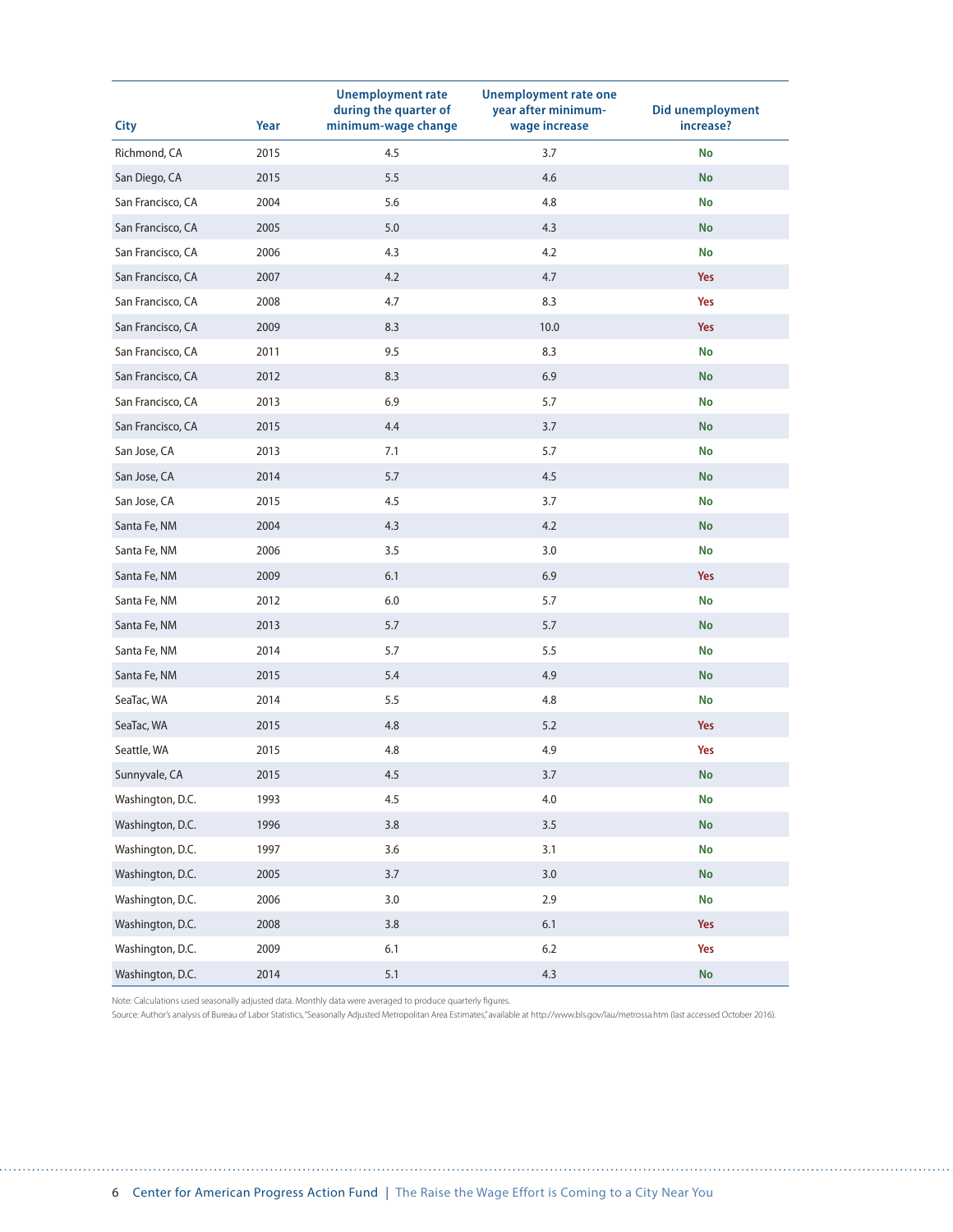Due to data limitations, the author was unable to evaluate every minimum wage increase that has occurred in recent history. Many cities passed minimum wage legislation from 2014 through 2016, but those minimum wage increases have either yet to be implemented or have not been implemented long enough to be evaluated. Additionally, this analysis is not meant to imply causality and it does not use the controls implemented in academic research. More rigorous research is needed to determine the employment effect from a minimum wage increase in all of these cities. However, given the benefits of raising the minimum wage—boosting wages, reducing inequality, and lessening poverty—along with no apparent major job loss in cities, it appears that there are significant reasons to raise the minimum wage.

Indeed, some academic research has been done about minimum wage increases in cities. The University of Washington, for example, evaluated the first of Seattle's 10 scheduled minimum wage increases, which will eventually result in a \$15 minimum wage. The authors of that study compared Seattle to a geographic area with similar characteristics as Seattle but without a minimum wage increase. They called this area "synthetic Seattle," and determined that the wage hike did not significantly affect employment.<sup>35</sup> Additionally, the authors found that in the 18 months since the Seattle minimum wage ordinance passed, low-wage workers received a significant boost in wages.<sup>36</sup>

Studies in San Francisco also show that raising the minimum wage has not dented the city's rapid job growth. For example, a 2014 study found that, from 2004 to 2011, private-sector employment grew in San Francisco under minimum wage increases, while employment fell in counties that did not have a higher local minimum wage.<sup>37</sup> According to the study, several factors—including decreased employee turnover, improved customer service, and worker productivity—ensured that employment did not drop in San Francisco.38

## Conclusion

While this brief does not prove definitively that raising the minimum wage has no effect on employment, because it lacks the rigor of an academic study, this brief 's findings—coupled with academic research—clearly demonstrate that conservatives' claims that increasing the minimum wage negatively impacts employment do not square with the evidence. Rather, in 74.4 percent of the cities with minimum wage increases from 1993 through the second quarter of 2015, the unemployment rate did not increase after the wage hike.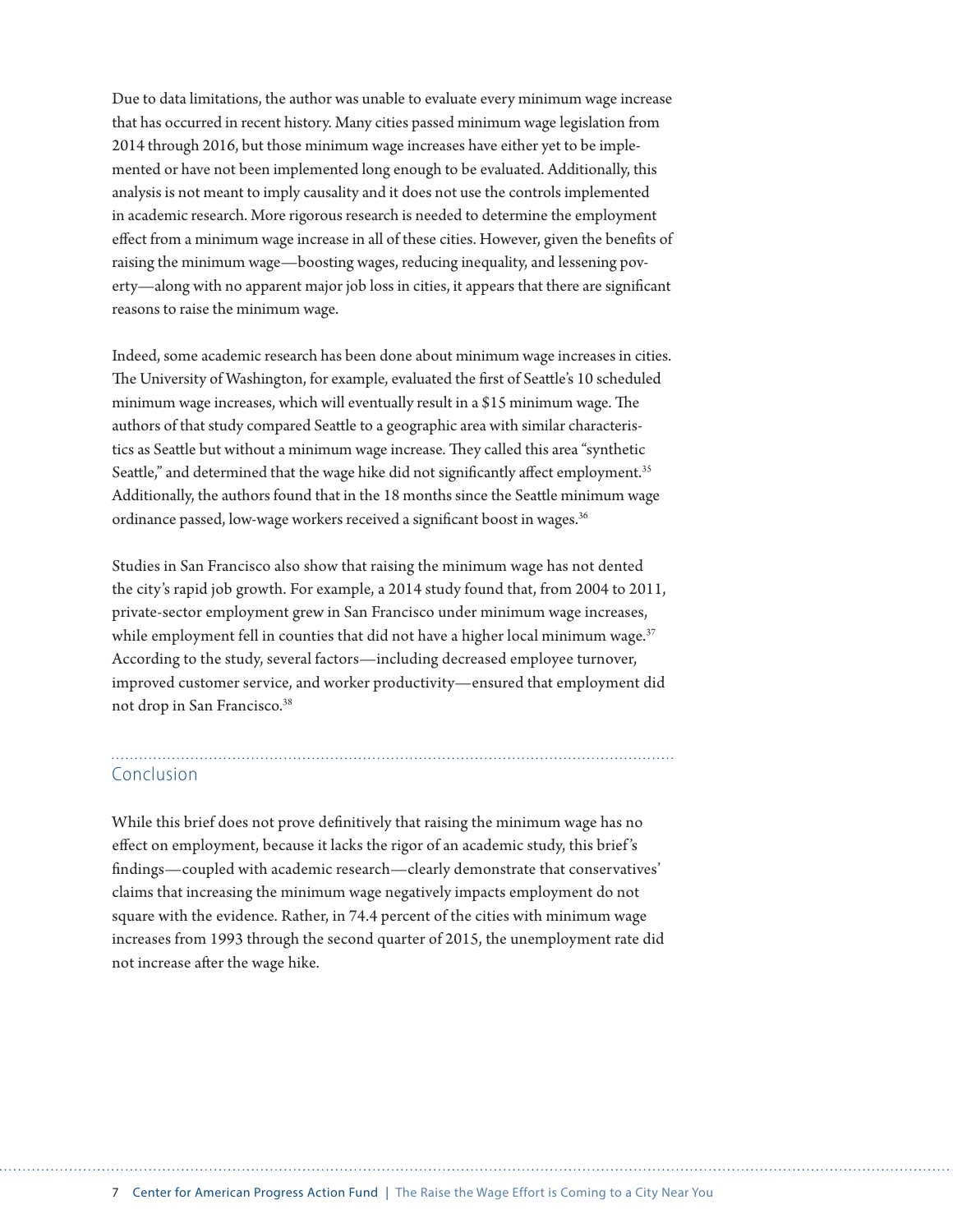Certainly, further research should be done as more cities increase their minimum wage. However, it seems clear that the conservative reasoning behind obstructing minimum wage legislation, especially at the national level, is not based in reality. Moreover, this same conservative rhetoric is used to defend business interest groups, which have forcefully opposed a minimum wage increase and championed efforts to obstruct raising the minimum wage. These attacks against minimum wage increases are purely political and not based on sound policy or research.

*Molly Cain is a Research Associate in the Center for American Progress Action Fund War Room.* 

*The author would like to thank Ryan Erickson, Jackie Odum, Madeline Peltz, and Thomas Duda for their help.*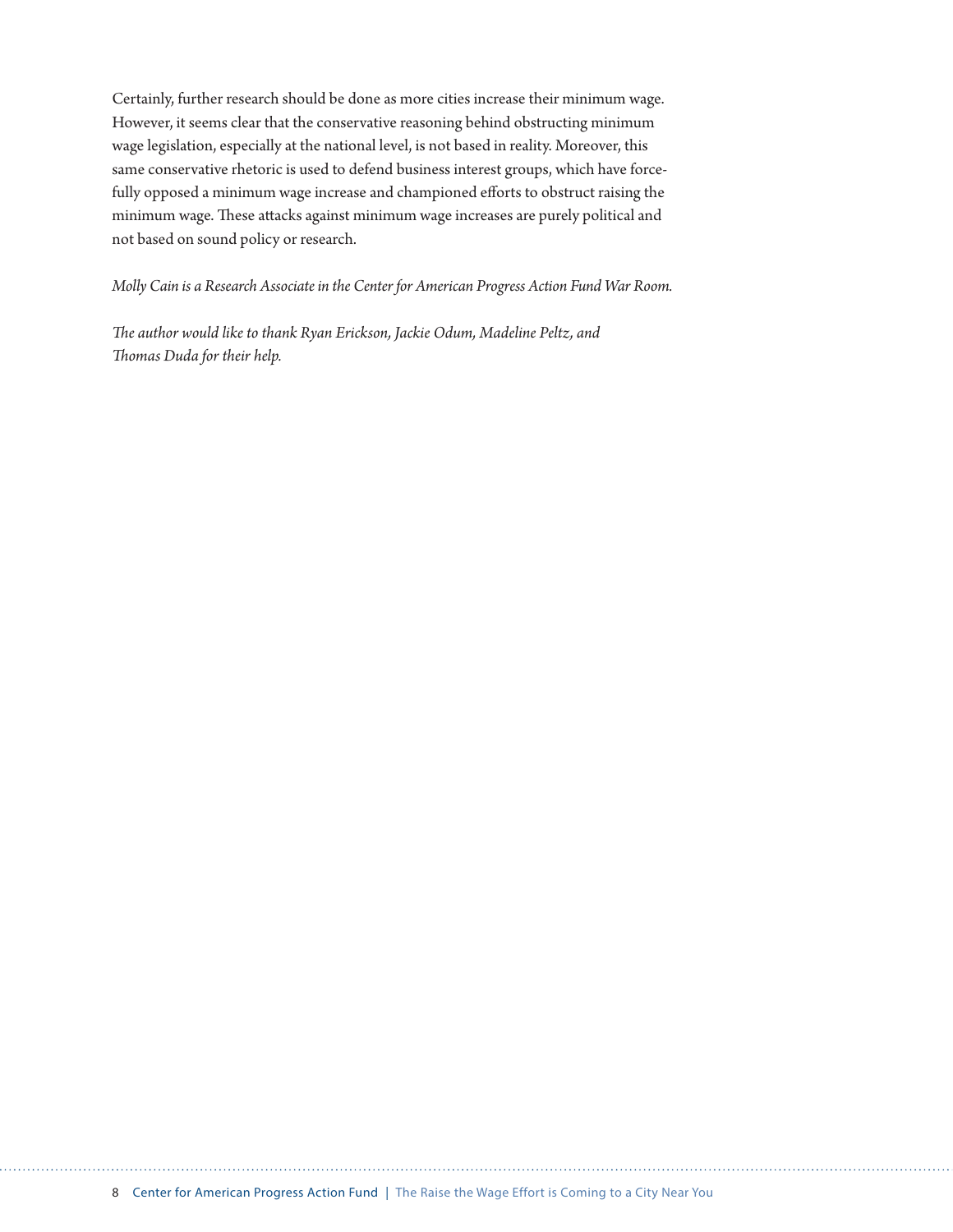# Endnotes

- 1 Jason Furman, "The Employment Situation in September," The White House blog, October 7, 2016, available at [https://](https://www.whitehouse.gov/blog/2016/10/07/employment-situation-september) [www.whitehouse.gov/blog/2016/10/07/employment](https://www.whitehouse.gov/blog/2016/10/07/employment-situation-september)[situation-september](https://www.whitehouse.gov/blog/2016/10/07/employment-situation-september); United States Census Bureau, "Income, Poverty and Health Insurance Coverage in the United States: 2015," Press release, September 13, 2016, available at [http://](http://census.gov/newsroom/press-releases/2016/cb16-158.html) [census.gov/newsroom/press-releases/2016/cb16-158.html](http://census.gov/newsroom/press-releases/2016/cb16-158.html); Rebecca Vallas and Katherine Gallagher Robbins, "New Census Data Show Historic Gains on Poverty. Here's How to Keep the Momentum Going," Talk Poverty, September 14, 2016, available at [https://talkpoverty.org/2016/09/14/](https://talkpoverty.org/2016/09/14/new-census-data-show-historic-gains-poverty-heres-keep-momentum-going/) [new-census-data-show-historic-gains-poverty-heres-keep](https://talkpoverty.org/2016/09/14/new-census-data-show-historic-gains-poverty-heres-keep-momentum-going/)[momentum-going/.](https://talkpoverty.org/2016/09/14/new-census-data-show-historic-gains-poverty-heres-keep-momentum-going/)
- 2 Robert Greenstein, "Commentary: Health Coverage, Income, and Poverty All Improved Decisively in 2015, With Historic Gains in Some Areas" (Washington: Center on Budget and Policy Priorities, 2016), available at [http://www.cbpp.org/](http://www.cbpp.org/poverty-and-inequality/commentary-health-coverage-income-and-poverty-all-improved-decisively-in-2015) [poverty-and-inequality/commentary-health-coverage](http://www.cbpp.org/poverty-and-inequality/commentary-health-coverage-income-and-poverty-all-improved-decisively-in-2015)[income-and-poverty-all-improved-decisively-in-2015](http://www.cbpp.org/poverty-and-inequality/commentary-health-coverage-income-and-poverty-all-improved-decisively-in-2015); Jennifer Erickson, ed., "The Middle Class Squeeze: A Picture of Stagnant Incomes, Rising Costs, and What We Can Do to Strengthen America's Middle Class" (Washington: Center for American Progress, 2014) available at [https://www.americanprogress.org/issues/economy/re](https://www.americanprogress.org/issues/economy/report/2014/09/24/96903/the-middle-class-squeeze/)[port/2014/09/24/96903/the-middle-class-squeeze/](https://www.americanprogress.org/issues/economy/report/2014/09/24/96903/the-middle-class-squeeze/).
- 3 Josh Bivens and Lawrence Mishel, "Understanding the Historic Divergence Between Productivity and a Typical Worker's Pay" (Washington: Economic Policy Institute, 2015), available at [http://www.epi.org/publication/understanding](http://www.epi.org/publication/understanding-the-historic-divergence-between-productivity-and-a-typical-workers-pay-why-it-matters-and-why-its-real/)[the-historic-divergence-between-productivity-and-a](http://www.epi.org/publication/understanding-the-historic-divergence-between-productivity-and-a-typical-workers-pay-why-it-matters-and-why-its-real/)[typical-workers-pay-why-it-matters-and-why-its-real/](http://www.epi.org/publication/understanding-the-historic-divergence-between-productivity-and-a-typical-workers-pay-why-it-matters-and-why-its-real/).
- 4 Kate Rogers, "Adjusted for inflation, the federal minimum wage is worth less than 50 years ago," CNBC, July 21, 2016, available at [http://www.cnbc.com/2016/07/21/adjusted-for](http://www.cnbc.com/2016/07/21/adjusted-for-inflation-the-federal-minimum-wage-is-worth-less-than-50-years-ago.html)[inflation-the-federal-minimum-wage-is-worth-less-than-](http://www.cnbc.com/2016/07/21/adjusted-for-inflation-the-federal-minimum-wage-is-worth-less-than-50-years-ago.html)[50-years-ago.html.](http://www.cnbc.com/2016/07/21/adjusted-for-inflation-the-federal-minimum-wage-is-worth-less-than-50-years-ago.html)
- 5 Living Wage Calculator, "Home," available at [http://living](http://livingwage.mit.edu/)[wage.mit.edu/](http://livingwage.mit.edu/) (last accessed October 2016).
- 6 National Employment Law Project, "New Poll Shows Overwhelming Support for Major Minimum Wage Increase," Press release, January 15, 2015, available at [http://nelp.org/](http://nelp.org/content/uploads/2015/03/PR-Federal-Minimum-Wage-Poll-Jan-2015.pdf) [content/uploads/2015/03/PR-Federal-Minimum-Wage-Poll-](http://nelp.org/content/uploads/2015/03/PR-Federal-Minimum-Wage-Poll-Jan-2015.pdf)[Jan-2015.pdf](http://nelp.org/content/uploads/2015/03/PR-Federal-Minimum-Wage-Poll-Jan-2015.pdf); Wesley Lowery, "Senate Republicans block minimum wage increase bill," *The Washington Post*, April 30, 2014, available at [https://www.washingtonpost.com/news/](https://www.washingtonpost.com/news/post-politics/wp/2014/04/30/senate-republicans-block-minimum-wage-increase-bill/) [post-politics/wp/2014/04/30/senate-republicans-block](https://www.washingtonpost.com/news/post-politics/wp/2014/04/30/senate-republicans-block-minimum-wage-increase-bill/)[minimum-wage-increase-bill/](https://www.washingtonpost.com/news/post-politics/wp/2014/04/30/senate-republicans-block-minimum-wage-increase-bill/).
- 7 U.S. Department of Labor, "Minimum Wage Laws in the States August 1, 2016," available at [https://www.dol.gov/](https://www.dol.gov/whd/minwage/america.htm) [whd/minwage/america.htm](https://www.dol.gov/whd/minwage/america.htm) (last accessed October 2016).
- 8 Raise the Minimum Wage, "Recent State Minimum Wage Laws and Current Campaigns," available at [http://www.](http://www.raisetheminimumwage.com/pages/state-minimum-wage) [raisetheminimumwage.com/pages/state-minimum-wage](http://www.raisetheminimumwage.com/pages/state-minimum-wage) (last accessed October 2015).
- 9 John Schmitt and David Rosnick, "The Wage and Employment Impact of Minimum-Wage Laws in Three Cities," (Washington: Center for Economic and Policy Research, 2011) available at [http://cepr.net/documents/publications/](http://cepr.net/documents/publications/min-wage-2011-03.pdf) [min-wage-2011-03.pdf](http://cepr.net/documents/publications/min-wage-2011-03.pdf); National Employment Law Project, "City Minimum Wage Laws: Recent Trends and Economic Evidence" (2016), available at [http://www.nelp.org/content/](http://www.nelp.org/content/uploads/City-Minimum-Wage-Laws-Recent-Trends-Economic-Evidence.pdf) [uploads/City-Minimum-Wage-Laws-Recent-Trends-Econom](http://www.nelp.org/content/uploads/City-Minimum-Wage-Laws-Recent-Trends-Economic-Evidence.pdf)[ic-Evidence.pdf](http://www.nelp.org/content/uploads/City-Minimum-Wage-Laws-Recent-Trends-Economic-Evidence.pdf).
- 10 Ibid.

#### 11 Ibid.

- 12 Ballotpedia, "Washington, D.C., \$15 per hour Minimum Wage Initiative (November 2016)," available at [https://bal](https://ballotpedia.org/Washington,_D.C.,_$15_per_hour_Minimum_Wage_Initiative_(November_2016))lotpedia.org/Washington, D.C., \$15 per hour Minimum [Wage\\_Initiative\\_\(November\\_2016\)](https://ballotpedia.org/Washington,_D.C.,_$15_per_hour_Minimum_Wage_Initiative_(November_2016)) (last accessed October 2016); Ryan Heinsius, "Flagstaff Minimum Wage Initiative to Appear on November Ballot," Knau, July 22, 2016, available at [http://knau.org/post/flagstaff-minimum-wage-initiative](http://knau.org/post/flagstaff-minimum-wage-initiative-appear-november-ballot#stream/0)[appear-november-ballot#stream/0](http://knau.org/post/flagstaff-minimum-wage-initiative-appear-november-ballot#stream/0); Elizabeth Noreika, "Cleveland city council votes to put minimum wage increase on May ballot," Fox 8 Cleveland, September 12, 2016, available at [http://fox8.com/2016/09/12/cleveland](http://fox8.com/2016/09/12/cleveland-city-council-votes-to-put-minimum-wage-increase-on-may-ballot/)[city-council-votes-to-put-minimum-wage-increase-on-may](http://fox8.com/2016/09/12/cleveland-city-council-votes-to-put-minimum-wage-increase-on-may-ballot/)[ballot/](http://fox8.com/2016/09/12/cleveland-city-council-votes-to-put-minimum-wage-increase-on-may-ballot/).
- 13 William Finnegan, "Demonizing the Minimum Wage," *The New Yorker*, September 17, 2014, available at [http://www.](http://www.newyorker.com/news/daily-comment/demonizing-minimum-wage) [newyorker.com/news/daily-comment/demonizing-mini](http://www.newyorker.com/news/daily-comment/demonizing-minimum-wage)[mum-wage](http://www.newyorker.com/news/daily-comment/demonizing-minimum-wage).
- 14 David Sherfinski, "Ted Cruz: Minimum wage 'systemically hurts the most vulnerable,'" *The Washington Times*, April 15, 2016, available at [http://www.washingtontimes.com/](http://www.washingtontimes.com/news/2016/apr/15/ted-cruz-minimum-wage-systematically-hurts-most-vu/) [news/2016/apr/15/ted-cruz-minimum-wage-systematically](http://www.washingtontimes.com/news/2016/apr/15/ted-cruz-minimum-wage-systematically-hurts-most-vu/)[hurts-most-vu/](http://www.washingtontimes.com/news/2016/apr/15/ted-cruz-minimum-wage-systematically-hurts-most-vu/).
- 15 Source: Author's analysis of Bureau of Labor Statistics Local Area Unemployment Statistics data, available at http:// www.bls.gov/lau/metrossa.htm (last accessed October 2016)
- 16 Michael Maddowitz and Brendan Duke, "Jobs and Wages." In Carmel Martin, Andy Green, and Brendan Duke, eds., "Raising Wages and Rebuilding Wealth: A Roadmap for Middle-Class Economic Security" (Washington: Center for American Progress, 2016), available at [https://cdn.americanprogress.](https://cdn.americanprogress.org/wp-content/uploads/2016/09/07090535/RWRW-Jobs.pdf) [org/wp-content/uploads/2016/09/07090535/RWRW-Jobs.](https://cdn.americanprogress.org/wp-content/uploads/2016/09/07090535/RWRW-Jobs.pdf) [pdf](https://cdn.americanprogress.org/wp-content/uploads/2016/09/07090535/RWRW-Jobs.pdf).
- 17 Bivens and Mishel, "Understanding the Historic Divergence Between Productivity and a Typical Worker's Pay."
- 18 U.S. Department of Labor, "Minimum Wage," available at <https://www.dol.gov/general/topic/wages/minimumwage> (last accessed October 2016).
- 19 Erickson, ed., "The Middle Class Squeeze."
- 20 U.S. Department of Health and Human Services, "Poverty Guidelines," January 1, 2016, available at [https://aspe.hhs.](https://aspe.hhs.gov/poverty-guidelines) [gov/poverty-guidelines](https://aspe.hhs.gov/poverty-guidelines).
- 21 Congressional Budget Office, "Trends in the Distribution of Household Income Between 1979 and 2007" (2011) available at<https://www.cbo.gov/publication/42729>.
- 22 David Cooper, "Raising the Minimum Wage to \$12 by 2020 Would Lift Wages for 35 Million American Workers" (Economic Policy Institute, 2015), available at [http://www.](http://www.epi.org/publication/raising-the-minimum-wage-to-12-by-2020-would-lift-wages-for-35-million-american-workers/) [epi.org/publication/raising-the-minimum-wage-to-12-by-](http://www.epi.org/publication/raising-the-minimum-wage-to-12-by-2020-would-lift-wages-for-35-million-american-workers/)[2020-would-lift-wages-for-35-million-american-workers/.](http://www.epi.org/publication/raising-the-minimum-wage-to-12-by-2020-would-lift-wages-for-35-million-american-workers/)
- 23 David Autor, Alan Manning, and Christopher L. Smith, "The Contribution of the Minimum Wage to U.S. Wage Inequality over Three Decades: A Reassessment" (U.S. Federal Reserve, 2010), available at [https://www.federalreserve.gov/pubs/](https://www.federalreserve.gov/pubs/feds/2010/201060/201060pap.pdf) [feds/2010/201060/201060pap.pdf;](https://www.federalreserve.gov/pubs/feds/2010/201060/201060pap.pdf) David S. Lee, "Wage Inequality in the United States During the 1980s: Rising Dispersion or Falling Minimum Wage?" *The Quarterly Journal of Economics*, August 1999, available at [http://piketty.pse.](http://piketty.pse.ens.fr/files/Lee1999.pdf) [ens.fr/files/Lee1999.pdf](http://piketty.pse.ens.fr/files/Lee1999.pdf).